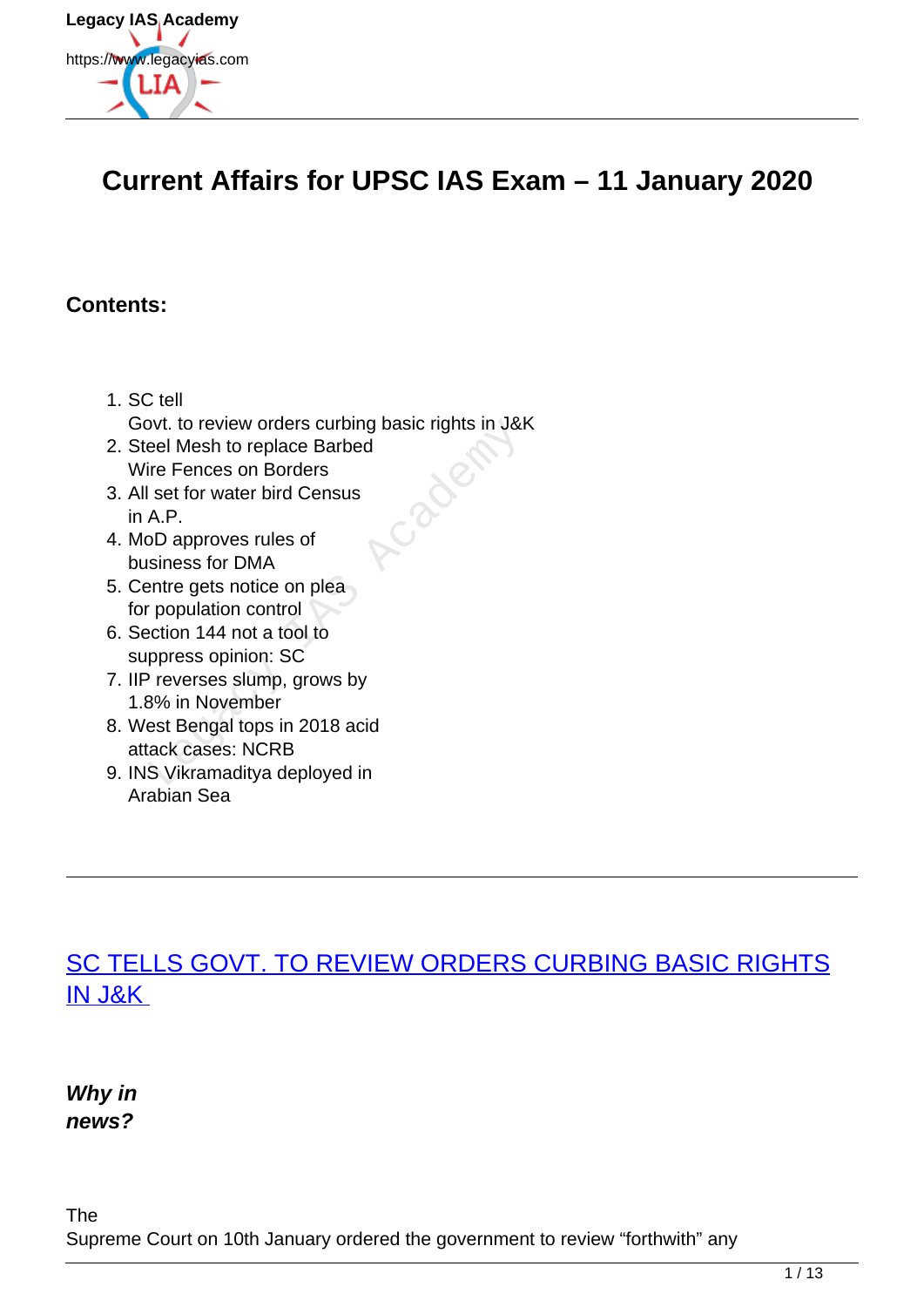**Legacy IAS Academy** https://www.legacyias.com

existing orders that restrict basic rights and free movement in Jammu and Kashmir.

## **SC and basic rights**

- The court upheld the freedoms of free speech, expression and trade or business on the Internet as fundamental rights to be constitutionally protected.
- It, however, refused to express any views on whether the very access to the Internet is a fundamental right or not.
- The Supreme Court directed the government to review orders suspending Internet services in the erstwhile State instantly.
- It ordered any order suspending the Internet found to violate the law should be revoked at once.
- It further instructed the government to consider restoring government websites, localised/limited e-banking facilities, hospital services and other essential services in areas in the Union Territory, where it was otherwise not thinking to do so immediately. Hamman rights to be constraintentary protected<br>however, refused to<br>press any views on whether the very access to<br>ndamental right or not.<br>The Supreme Court directed<br>a government to review orders suspending Inte<br>stwhile Stat

## **Background:**

**What has happened after removal of article 370?**

- Following the Abrogation of Article 370 from J&K, the Indian Government had passed the Jammu and Kashmir Reorganization Bill, 2019 which contains the provisions to reconstitute the state into two separate Union territories of Jammu & Kashmir and Ladakh.
- While the new UT of J&K will have an assembly like the existing UTs of Delhi and Puducherry, the UT of Ladakh will be directly governed by the Central Government.
- This bill came into full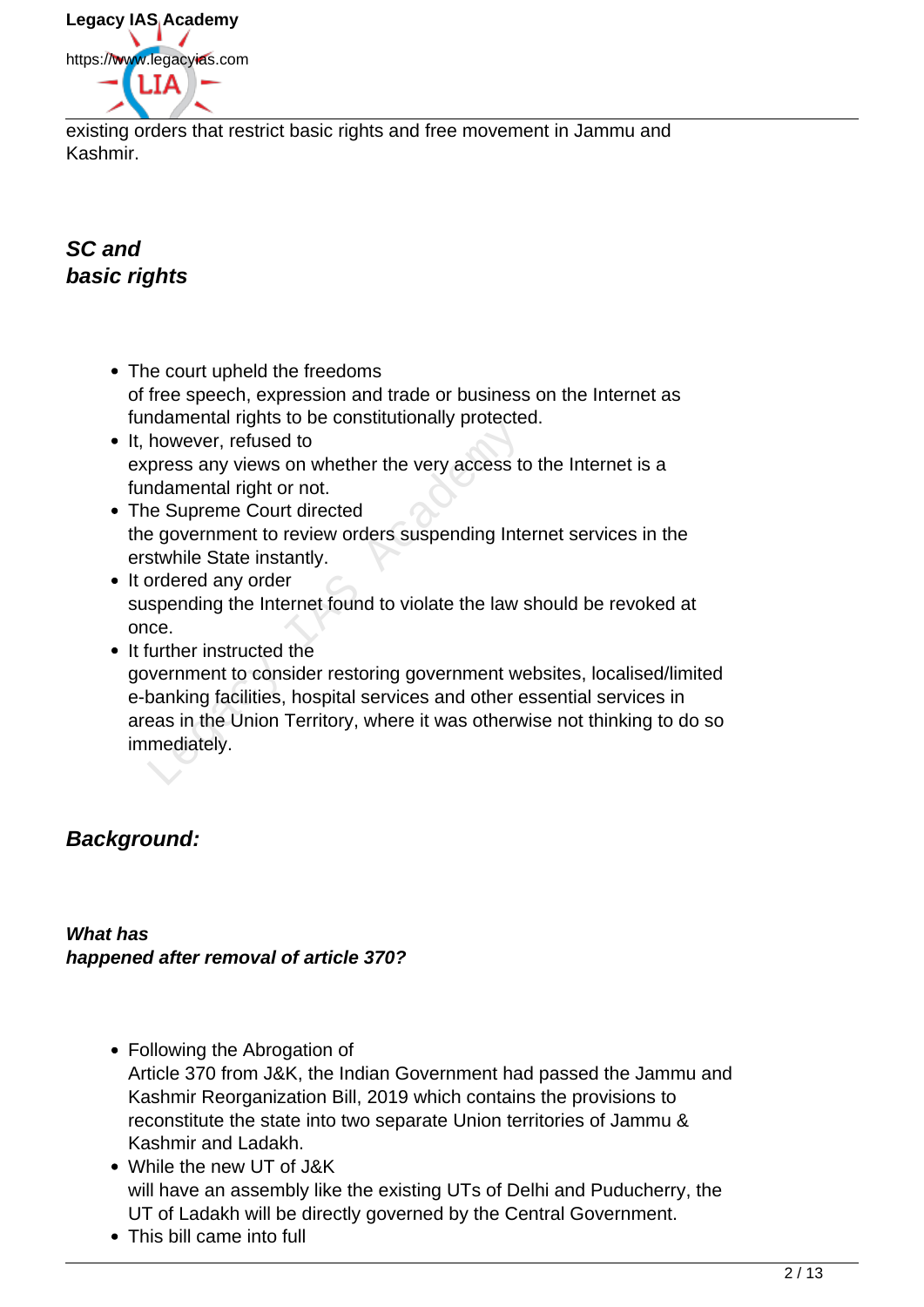

effect by October 31, 2019.

With this bill, the Government had also dissolved the IAS & IPS cadres of Jammu & Kashmir and now all officers are part of the existing Central government pool of bureaucrats.

## STEEL MESH TO REPLACE BARBED WIRE FENCES ON BORDERS

Cabach

**Why in news?**

The 'rickety' barbed

wires along the Pakistan and Bangladesh borders are being replaced with meshed fence made of steel and coated with anti-rust paint, a senior government official said on 10th January 2019.

#### **Details**

- India shares a 4,096.7 km long border with Bangladesh and 3,323 km with Pakistan.
- The Border Security Force (BSF), deployed along the Pakistan and Bangladesh borders, has been tasked with ensuring that the fence is installed in a time-bound manner.
- This will be a complete overhaul of the security system. The unique quality of the new fence is that it cannot be snipped and nobody can climb it.
- There are many pockets along the border where the old barbed wires are so fragile that they can be destroyed with a mild push.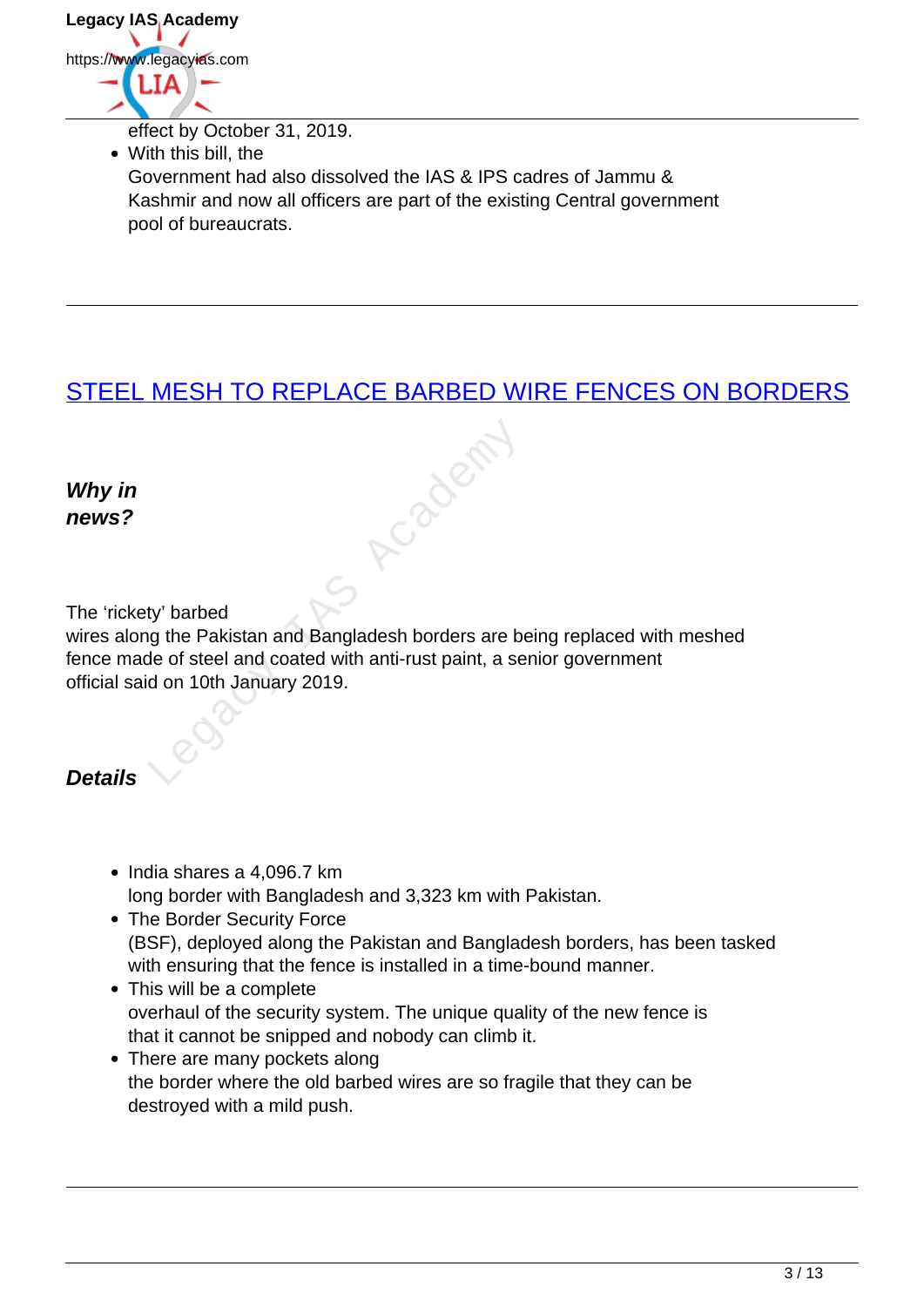Legacy IAS Academy https://www.legacyias.com 1 T A ALL SET FOR WATER BIRD CENSUS IN A.P

**Why in news?**

> • The annual bird census will commence in the Corniga Wildlife Sanctuary (CWS) and surrounding wetlands in the Godavari mangrove cover on the east coast

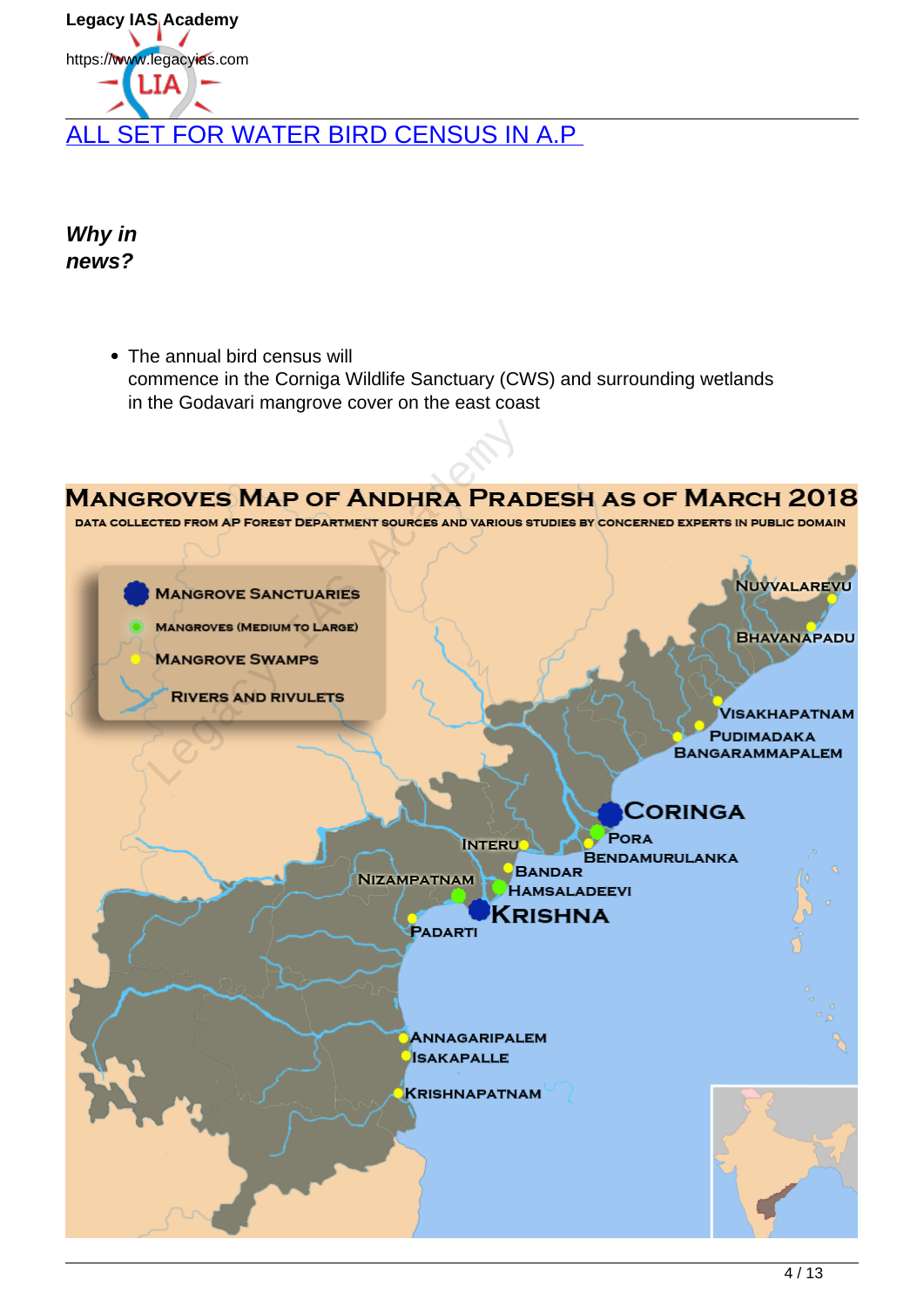

Mangroves Sanctuaries In Andhra Pradesh

- Indian Skimmer, a water bird species, has started visiting the Godavari mangroves for three years. The species can be sighted only in three places in the country, including the Chambal river in Central India. The census will document such incredible findings of the avian life surviving in the Godavari mangroves
- **IUCN status of Indian skimmer**



Indian Skimmer - Water Bird

• The conservation status of the Indian Skimmer is 'vulnerable', according to the Red List of the International Union for Conservation of Nature and Natural Resources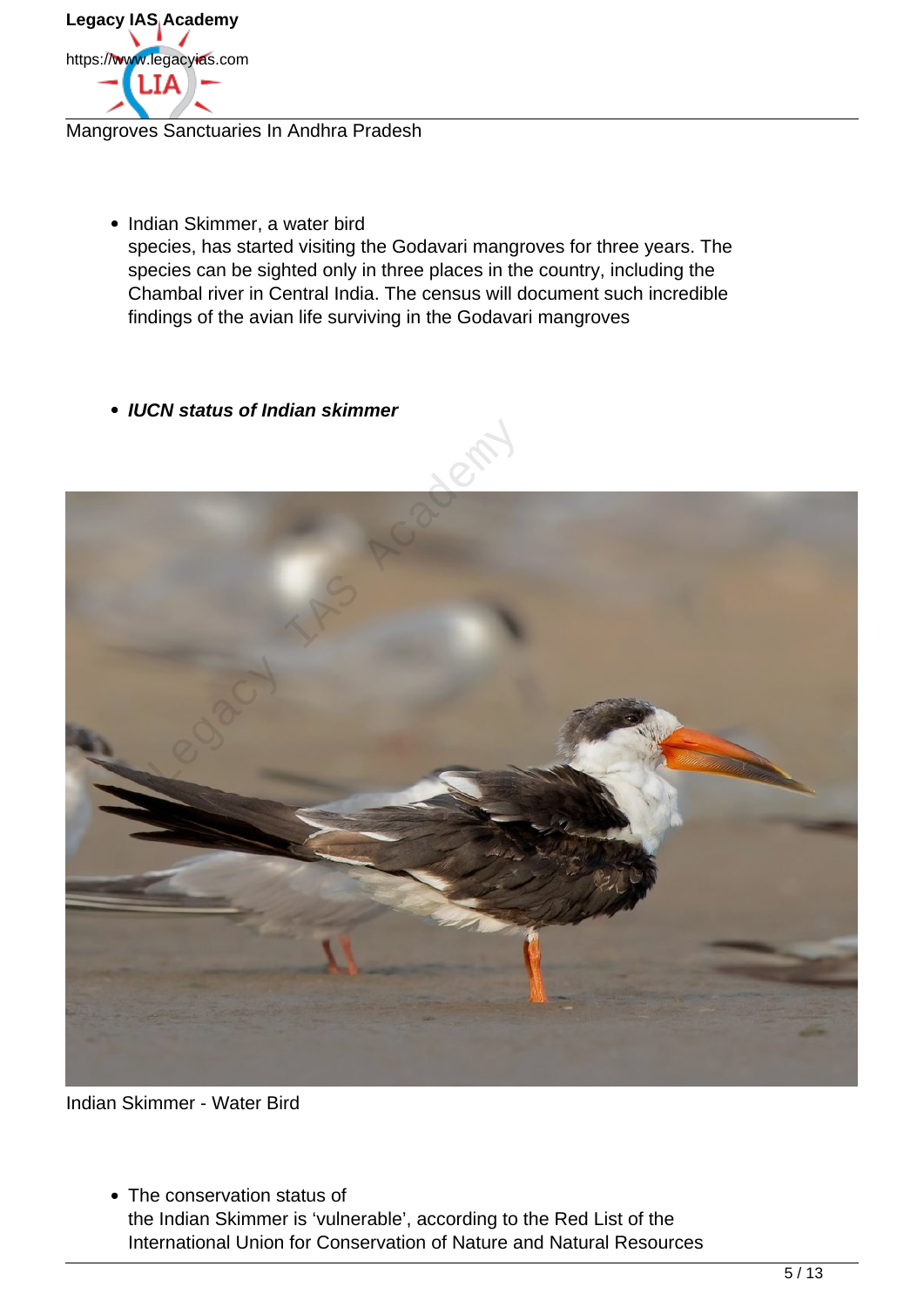

# MoD APPROVES RULES OF BUSINESS FOR DMA

**Why in news?**

The Ministry of

Defence (MoD) has approved the rules of business for the newly created Department of Military Affairs (DMA), headed by the Chief of Defence Staff (CDS). try of<br>MoD) has approved the rules of business for the<br>Int of Military Affairs (DMA), headed by the Chine<br>Regacy of the Chine<br>Regacy Correct in the UMA, headed by Gen. Bipin<br>Next, will have two Joint Secretaries, 13 Deput<br>

#### **Details**

- The DMA, headed by Gen. Bipin Rawat, will have two Joint Secretaries, 13 Deputy Secretaries, 25 Under Secretaries and 22 Section officers
- Most of the training establishments and cadre management of the Services would be under the purview of the DMA.
- Deputations to the training establishments, such as the National Defence Academy, the Indian Military Academy, the Officers Training Academy and the Defence Services Staff College would also be under the CDS.

**Extra information**

• The DMA is the fifth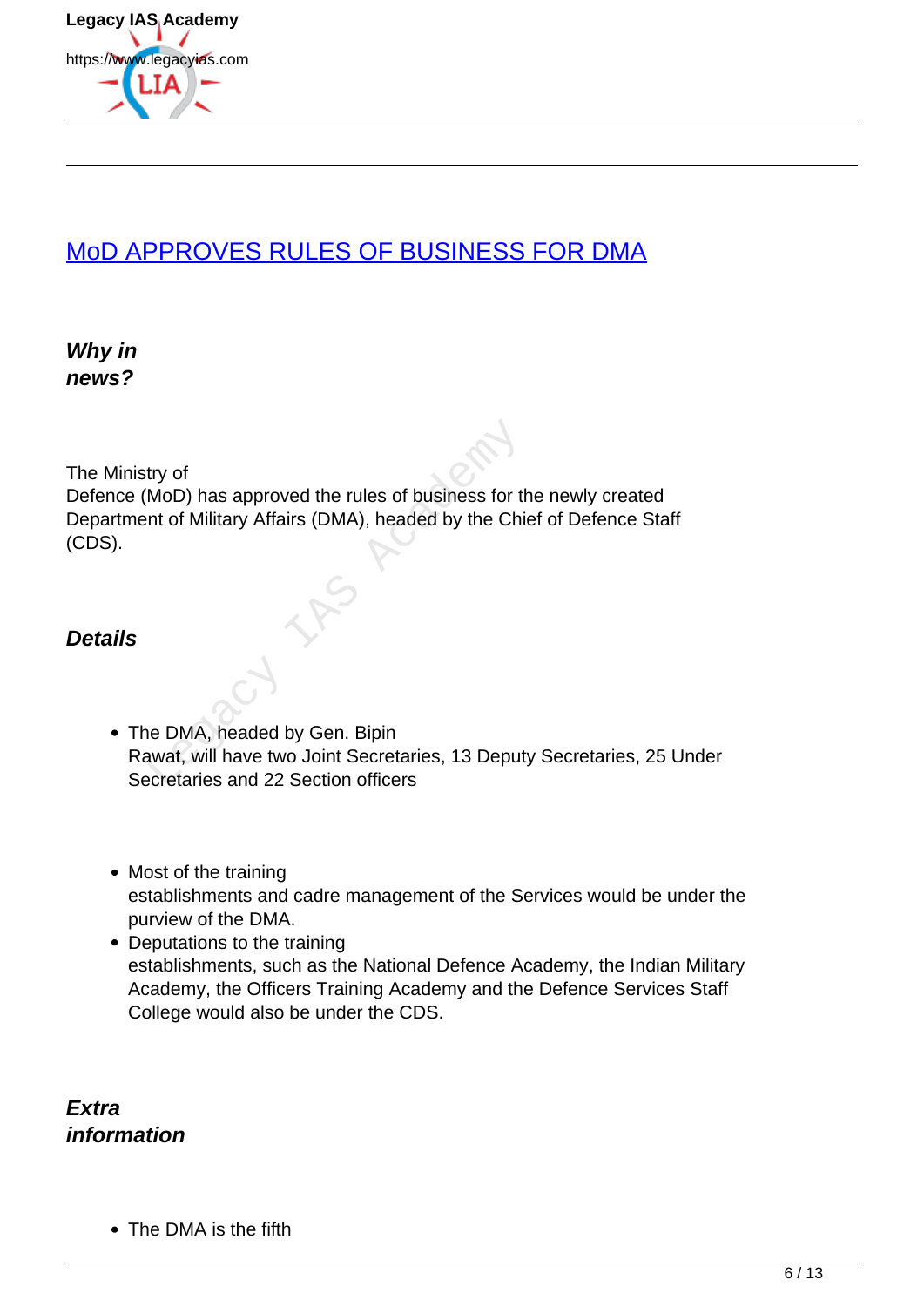

department in the MoD — the others being the Department of Defence, the Department of Defence Production, the Department of Defence research and Development and the Department of Ex-Servicemen Welfare.

# CENTRE GETS NOTIFICATION ON PLEA FOR POPULATION **CONTROL** Proposent

**Why in news?**

The Supreme Court on

10th January 2020, sought a response from the government to a petition for population control measures, including a two-child norm.

# **Background**

- Delhi High Court dismissed a PIL (Public Interest Litigation) petition seeking urgent steps to control the country's rising population.
- Petition was filed in Supreme Court by the advocate challenging the Delhi High Court's decision to dismiss the PIL petition.
- A SC Bench issued notice to the government on the petition.
- High Court had refused to intervene saying it was up to the legislature to enact laws.
- Contention was that the HC had failed to appreciate that the right to clean air, drinking water, health, peaceful sleep, shelter, livelihood and education, which are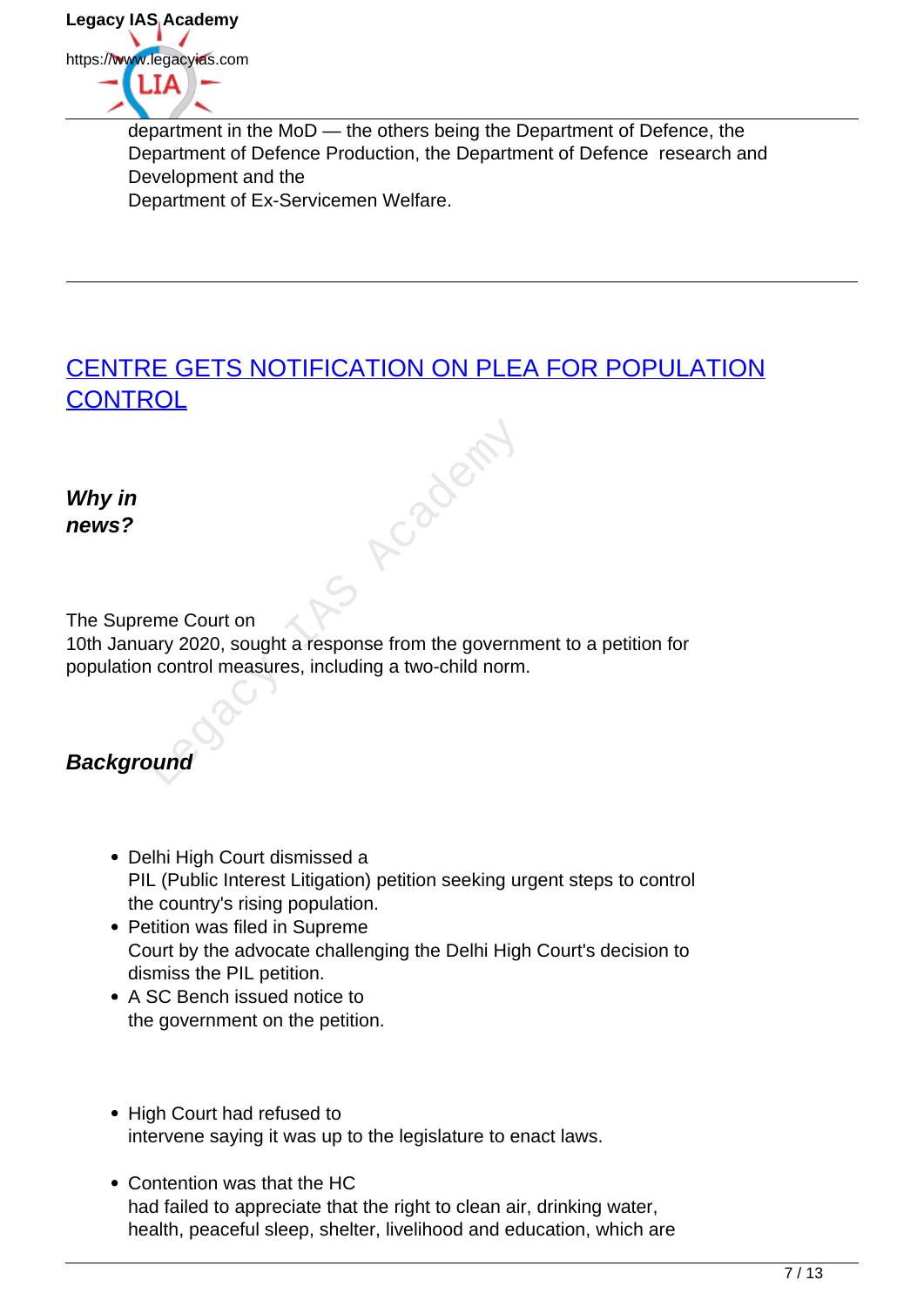

guaranteed under Articles 21 and 21A of the Constitution, could not be fully secured without controlling the population.

# SECTION 144 IS NOT A TOOL TO SUPPRESS OPINION: SC

**Why in news?**

The orders of

restriction issued under Section 144 of the Code of Criminal procedure (Cr.PC) could not be used as a tool to suppress legitimate expression, opinion and grievances in a democracy, the Supreme Court ruled on 10th January. s of<br>issued under Section 144 of the Code of Crim<br>be used as a tool to suppress legitimate expre<br>s in a democracy, the Supreme Court ruled on

### **Details**

- Referring to the submissions by petitioners that the police were still restricting the movement of people during the day in Jammu and Kashmir, the court said it was neither proper nor correct on the part of the State to resort to such acts.
- Supreme Court said "If a government thinks there is a threat to law and order..., it must follow due procedure, taking into consideration the rights of citizens, and pass only appropriate and need-based restrictive orders"

**Specifics of Court Order**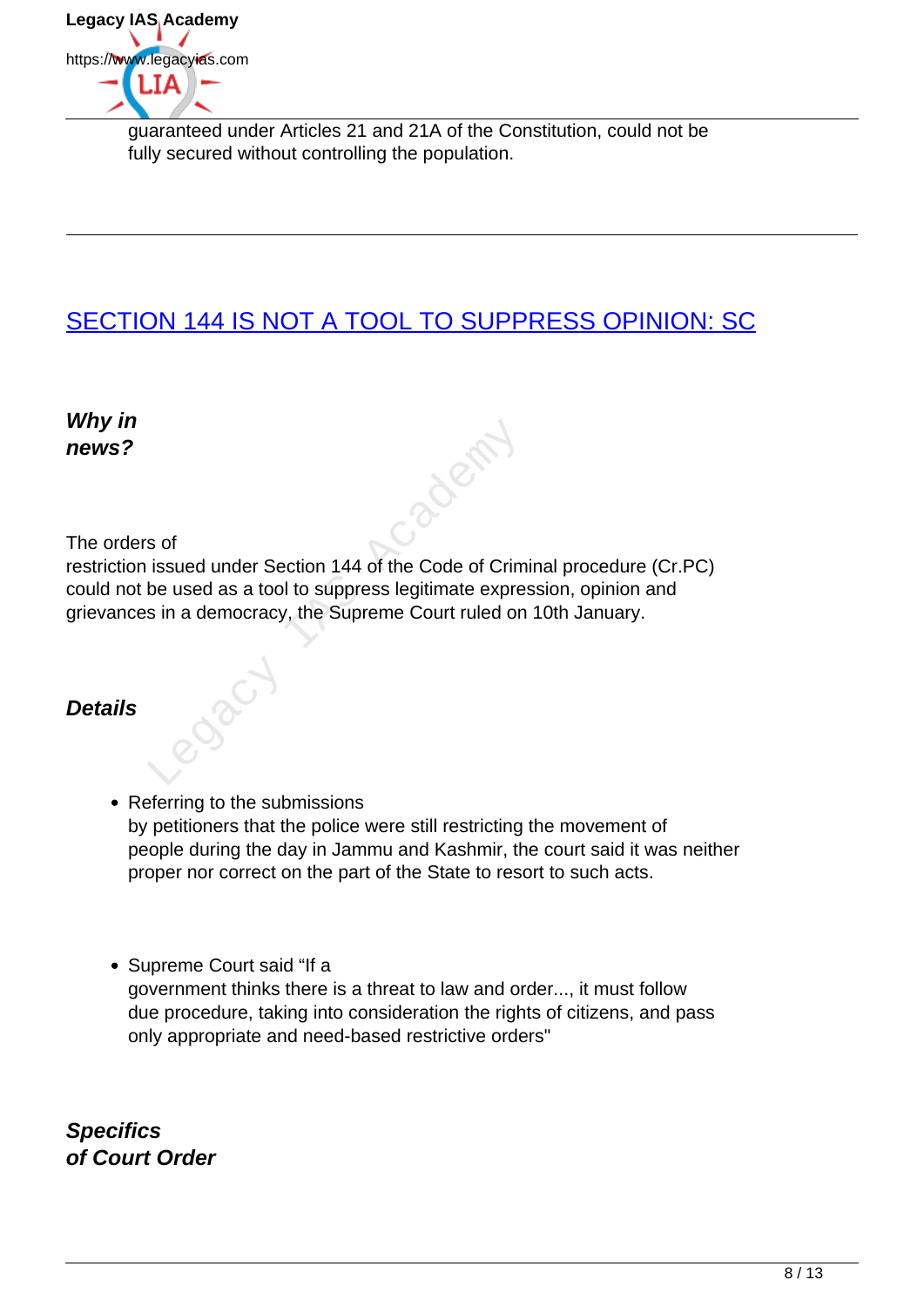**Legacy IAS Academy** https://www.legacyias.com

- The court noted that the orders issued under Section 144 in Jammu and Kashmir did not explain that restrictions were imposed in anticipation of a threat to law and order or to prevent loss of life and property. This was despite the fact that government had argued that the restrictions were imposed because of the erstwhile State's history of cross-border terrorism and infiltration and other security issues. Divergent views and disapproval of government action could not lead to imposition of Section 144. • The power was meant to be used o only in case of public emergency or in the interest of public safety. • Magistrates could not apply a straitjacket formula without assessing the objective and material facts.
	- Restrictions could not be excessive in nature or duration. • On the contention whether
- Section 144 could be invoked against the public in general or against specific groups or persons, the court referred to the **Madhu Limaye judgment** that a Fety.<br>
Analysistrates could not apply a<br>
Acaitjacket formula without assessing the objective<br>
Strictions could not be excessive in nature or contraction<br>
144 could be invoked against the public<br>
ecific groups or persons, t

general order could be passed if the number of persons was so large that a distinction could not be made without risk.

# IIP REVERSES SLUMP, GROWS BY 1.8% IN NOVEMBER

**Why in news?**

- Having contracted for three months in a row, the Index of Industrial Production (IIP) recorded a growth of 1.8% in November 2019, mainly on account of an improvement in the manufacturing sector, official data showed on 10th January 2020.
- The IIP growth in November 2018 was 0.2%.

**Details**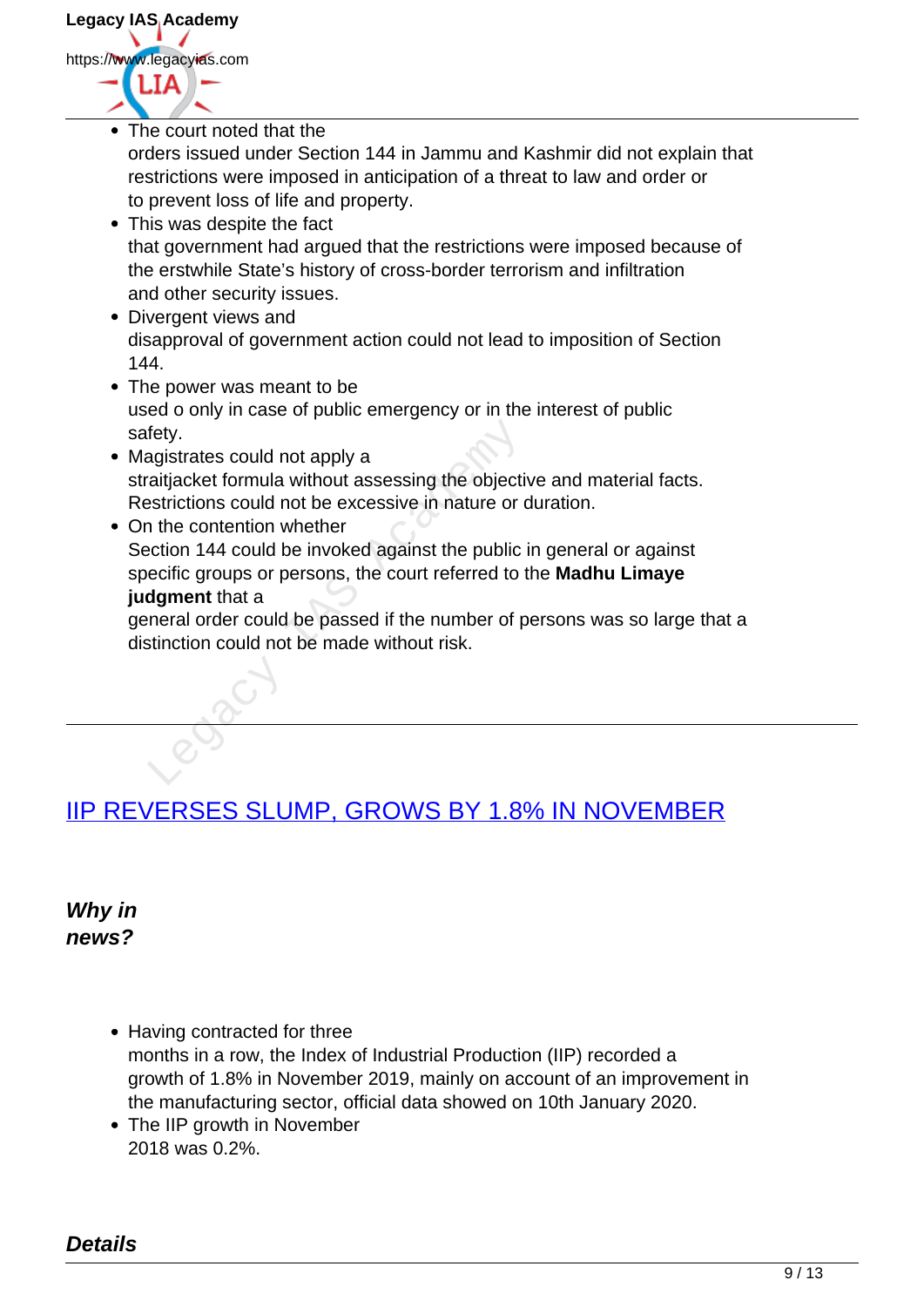

- According to the National Statistical Office (NSO) data, the growth in the manufacturing sector was 2.7% as against a contraction of 0.7% in the same month on 2018.
- Electricity generation shrank by 5%, as against a growth of 5.1% in November 2018.
- The IIP growth during April-November in the current fiscal came in at 0.6%, far slower than the 5% in the same
	- period of 2018-19.
- Mining sector output decelerated to 1.7%, from 2.7% in the year earlier period.

## **Background**

#### **NSO:**

• NSO as an agency was envisaged firstly by Rangarajan Commission to implement and maintain statistical standards and coordinate statistical activities of Central and State agencies as laid down by the National Statistical Commission (NSC).

Proceded

- This commission had also recommended setting up of the NSC, headed by a person with a Minister of State-level designation, to serve as a nodal and empowered body for all core statistical activities of the country.
- NSO was formed with the merger of National Sample Survey Office (NSSO) and Central Statistics Office (CSO) under Ministry of Statistics and Programme Implementation (MoSPI).

#### **IIP:**

- The Index of Industrial Production (IIP) is an index that shows the growth rates in different industry groups of the economy in a fixed period of time.
- It is compiled and published monthly by the Central Statistical Organization (CSO), Ministry of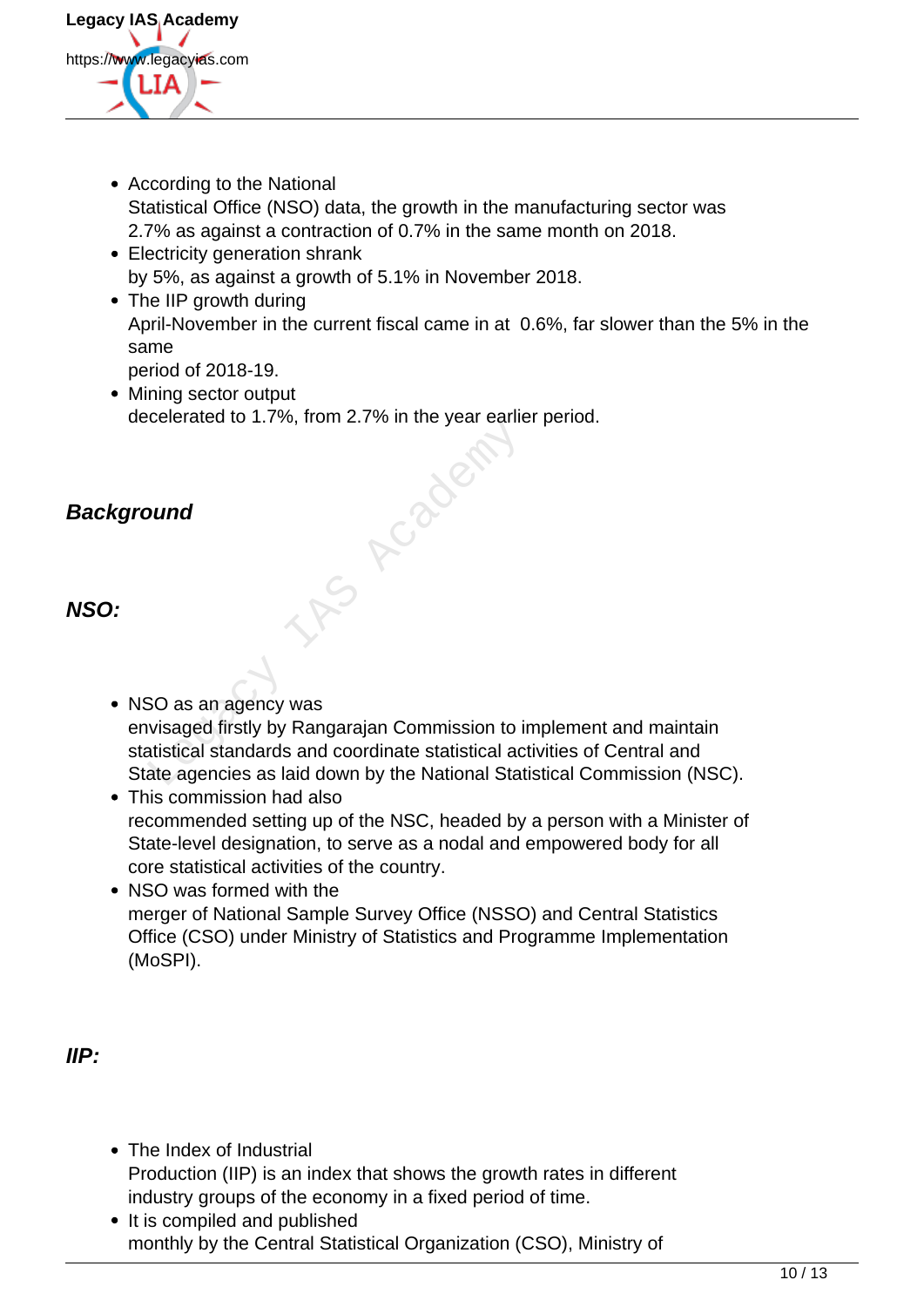

- Statistics and Programme Implementation.
- IIP is a composite indicator that measures the growth rate of industry groups classified under:
	- Broad sectors, namely, Mining, Manufacturing, and Electricity.
	- Use-based sectors, namely Basic Goods, Capital Goods, and Intermediate Goods

# WEST BENGAL TOPS IN 2018 ACID ATTACK CASES: NCRB

**Why in news?**

West Bengal

accounted for the highest number of acid attack cases, according to the National Crime Records Bureau (NRCB) report released on January 2020. BENGAL TOPS IN 2018 ACID ATT

**Details**

- There has been a marginal decline in the incidents of acid attacks in the country in 2018 compared to the previous year West Bengal tops with 50 cases Uttar Pradesh comes second with 40 and Delhi third with 11 cases.
- The common perception is that acid attack are mainly targeted towards women, but in some cases enmity and dispute results in acid attacks on men as well.
- Acid attacks are registered under Section 326 A of the Indian Penal Code, with a minimum punishment of 10 years of imprisonment.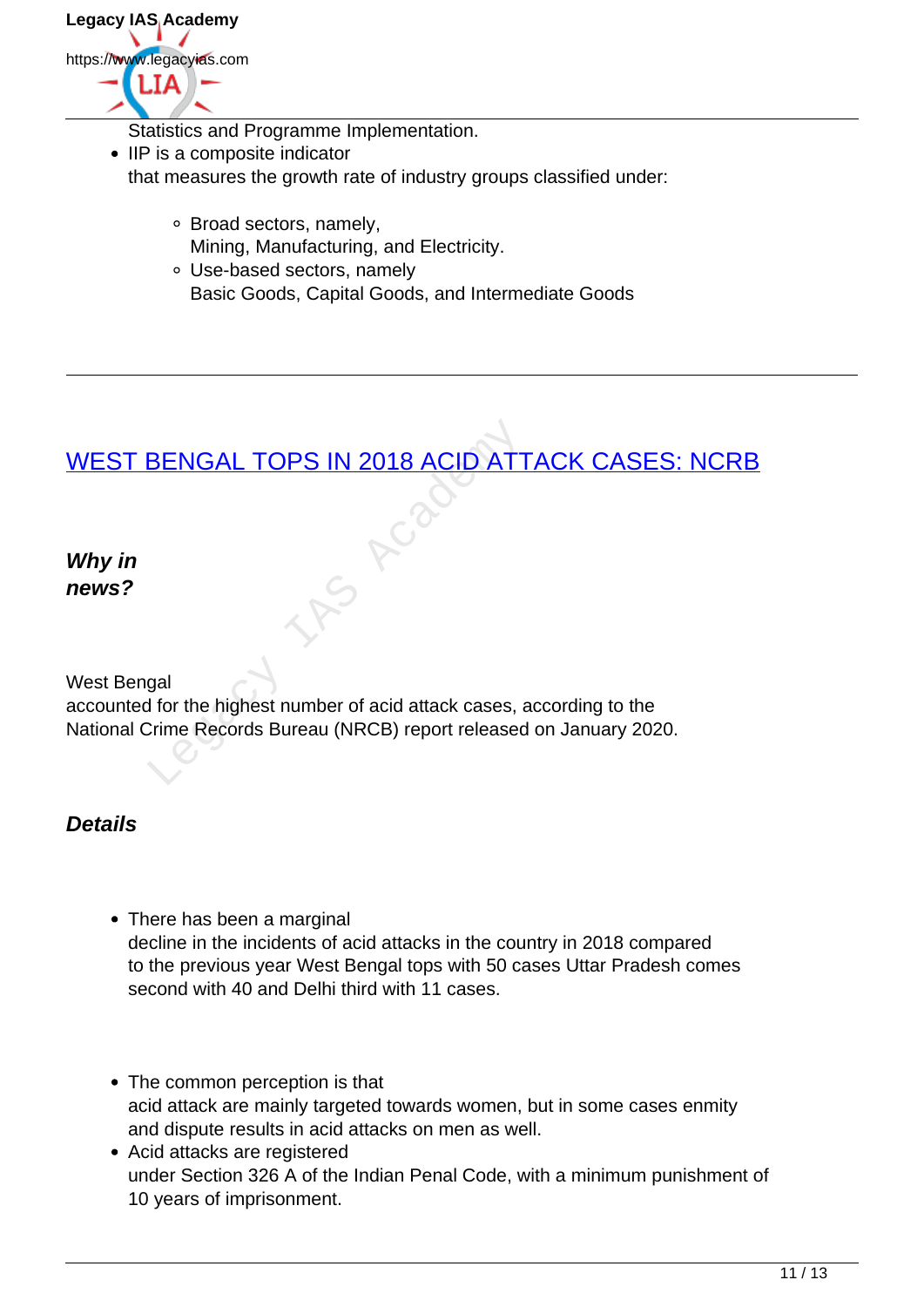

**Burning issue** 

#### There were 240 victims of acid attacks in 2018, of which 57% were women, the NCRB data shows



NCRB Report on Acid Attacks on Women

# INS VIKRAMADITYA DEPLOYED IN THE ARABIAN SEA

**Why in news?**

India has deployed its aircraft carrier INS Vikramaditya in the Arabian Sea at a time China and Pakistan are holding a nine-day mega naval exercise in the region.

**Details**

• Pakistan and China on Monday launched a major drill in the north Arabian Sea called "Sea